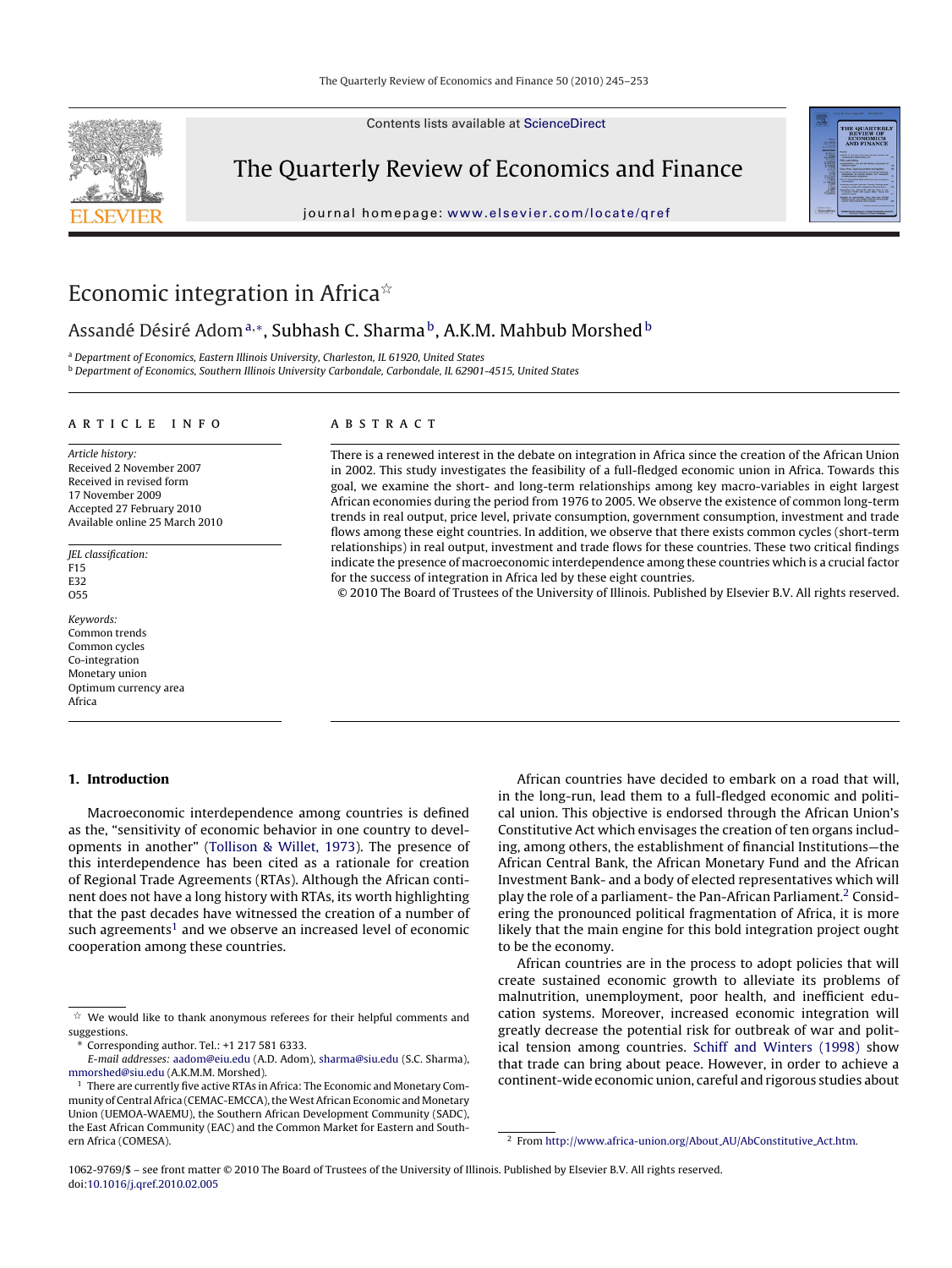macroeconomic interdependence must be conducted to appraise the benefits and costs of forming an economic union.

The study of macroeconomic interdependence is not new. [Mundell \(1961\)](#page--1-0) pioneered the optimal currency area theory (OCA) that suggests conditions that need to be met for two or more countries for a successful monetary union (see [Kenen, 1969; McKinnon,](#page--1-0) [1963\).](#page--1-0) The formation of the EU has offered the ideal framework for scholars to test the OCA theory (see [Bayoumi and Eichengreen,](#page--1-0) [1997b; Kim and Chow, 2003\).](#page--1-0) Macroeconomic interdependence has been crucial for the integration of financial markets as well (see [Kodres and Pritsker, 2002; Sharma and Wongbangpo, 2002\).](#page--1-0) [Selover \(1999\)](#page--1-0) focused his interest on the international transmission of business cycles in Asia. He studied the co-movements of business cycles between Indonesia, Malaysia, Philippines, Singapore and Thailand and their key trading partners United States, Australia, Japan and the European Union and found supporting evidence for the existence of a single business cycle in these countries. [Selover \(2004\)](#page--1-0) also examined the relationship between business cycles between Korea and Japan and found little impact of Japanese business cycles on Korean business cycles. [Cubadda \(2001\)](#page--1-0) makes a general study of common cycles and common seasonal features of consumption and income using U.K. data while [Anderson and](#page--1-0) [Moazzami \(2003\)](#page--1-0) shed light on the long- and short-term movements of Canadian dollar exchange rate with respect to the US dollar. [Hernandez \(2004\)](#page--1-0) examined the common cycles between the US and Mexican real GDP and found strong evidence of both common cycle and common trend between the Mexican and the US economies.

There exists a growing literature about the integration in African countries but themain emphasis of this research paradigm has been the integration of a specific region of Africa. [Carmignani \(2004\)](#page--1-0) investigated economic integration in Eastern and Southern Africa, whereas [Debrun et al. \(2002\)](#page--1-0) explored the perspectives for the creation of a monetary union in West Africa. We attempt to fill this gap by adopting a continent-wide perspective by examining eight largest economies in different parts of Africa. Not all African economies are alike and so is our choice of eight largest economies, some are resource rich (for example Nigeria, Algeria), while others are agriculture based (for example Kenya, Côte d'Ivoire). It would be very interesting to see whether this diverse group of economies is growing together. [Horvath and Grabowski \(1997\)](#page--1-0) used the [Blanchard and Quah \(1989\)](#page--1-0) methodology and investigated the symmetric/asymmetric shocks affecting Northern, Western, Eastern and Southern African countries.3

In this study, we investigate the feasibility of an economic union in the African continent. This we achieve by analyzing the intra-Africa trade and also the common trend and common cycles among six key macroeconomic variables in eight African countries which are economic leaders in their respective regions. These are two of the four main interdependence categories mentioned in [Frankel and Rose \(1998\). T](#page--1-0)he macro-variables chosen are: price level (CPI), gross domestic product (GDP), private consumption, investment, government expenditures, and trade flows. We divide Africa into four regions and choose the two largest economies from each region, i.e., Egypt and Algeria from Northern Africa, Nigeria and Côte d'Ivoire from Western Africa, Kenya and Cameroon from Eastern and Central Africa, and South Africa and Angola from the Southern African region. Together, these eight countries (AFR-8, hereafter) out of fifty-three countries of Africa represent over 68%

<sup>3</sup> Similar studies have been conducted for Western Europe ([Horvath and Sharma,](#page--1-0) [1998\),](#page--1-0) Latin America and the Caribbean ([Engle & Issler, 1993; Grabowski & Horvarth,](#page--1-0) [1999; Hecq, 2005\) a](#page--1-0)nd the Indian Sub-continent ([Sharma and Horvath, 1997\).](#page--1-0)

of the continent's GDP and about 41% of her population in 2007.4 These eight countries are leading economies and we believe that the possible integration of these would bring rapid integration of all of the 53 countries in Africa. In particular, we investigate shortand long-term relationships among eight consumer price levels, gross domestic products, consumption, investments, trade flows, and government expenditures following [Johansen \(1988, 1991\),](#page--1-0) [Johansen and Juselius \(1990\)](#page--1-0) and [Vahid and Engle \(1993\).](#page--1-0) Our rationale for this choice is that, if these eight largest economies in the continent have common trends and common cycles among their macro-variables, then the smaller economies will catch up with them and so we can argue that the economic conditions are favorable for a future complete integration of the entire African continent.

This paper is organized as follows. A brief background of the eight African economies is given in Section 2. Section [3](#page--1-0) discusses the common trends and common cycles analysis in view of the preconditions of the optimum currency area. Section [4](#page--1-0) discusses the methodology, and data and data sources are discussed in Section [5. R](#page--1-0)esults are presented in Section [6](#page--1-0) and some concluding remarks are made in Section [7.](#page--1-0)

#### **2. Economic background**

African continent as a whole has achieved a 5.7% growth rate in 2007 although the growth has not been uniform across the continent. As a matter of fact, humanitarian crisis, high level of corruption, and the presence of social and political tensions continue to undermine the economic development in many parts of Africa. Nonetheless, the prospect for a continent-wide economic development remains favorable. Inflation reached an all-time low in 2006 at 7.5% despite high oil price. Moreover, economies have been implementing prudent and better fiscal and monetary policies in order to increase their chance for possible debt reduction by multinational organizations and bilateral partners.

The non-uniformity of economic performance in Africa makes it more realistic to approach the integration of Africa from a few large countries in different parts of Africa rather than from the fifty-three countries that comprise it. The four African regions, Northern, Western, Eastern and Central, and Southern considered in this study present a different picture as far as economic performance is concerned. As a matter of fact, the Central and Eastern regions have experienced the best performances in Africa with an increase in real GDP of 14.4 and 6.8%, respectively, in 2004. In this region, the two countries of interest in this study, namely Kenya and Cameroon, represent the two leading economies. Kenya has introduced structural reforms since the 1990s to diversify the economy, appeal to investors (both domestic and international) and reduce its dependency on the agriculture sector. The financial sector has a large number of micro-finance institutions that provide services to individuals and to small and medium-sized enterprises as well.

In the oil-rich northern Africa, Egypt and Algeria are the driving forces of the economy of the region. Growth prospects in this region are expected to remain strong due to the good health of the Egyptian and Algerian economies. Indeed, both Egypt and Algeria, respectively the second and third largest African economies, grew at 4.5% in 2005. Algeria's GDP per capita of about \$2450 was almost three times the continental average in 2004. This is higher than the GDP per capita of Egypt that hovered around \$1100 in the same period. In the Southern African region, Angola and South Africa

<sup>4</sup> Source: World Economic Outlook, IMF, April 2008.